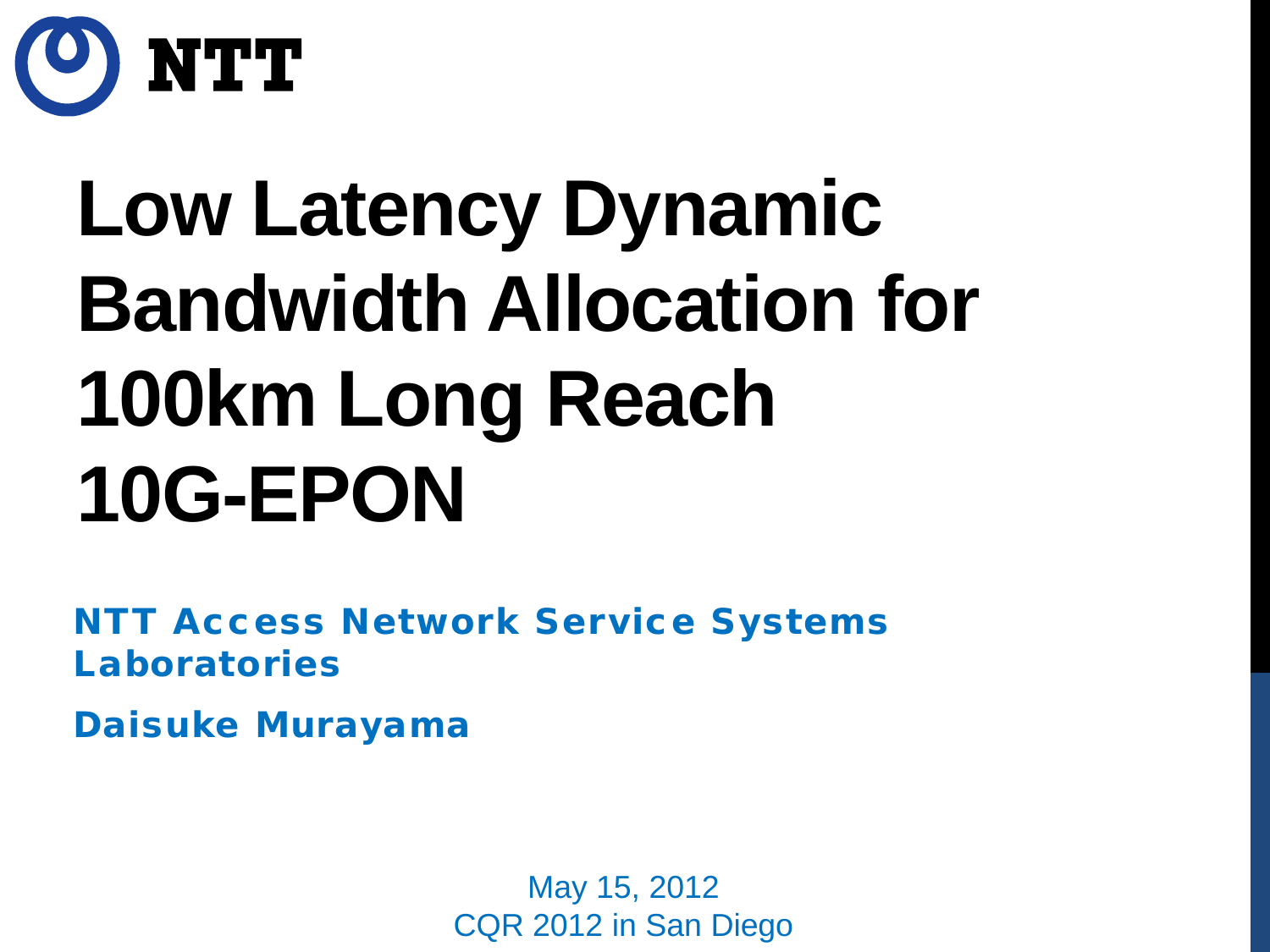- **1. Introduction**
- **2. Low Latency DBA for Long Reach EPON**
- **3. Performance Assessment of Proposed DBA**
- **4. Summary**

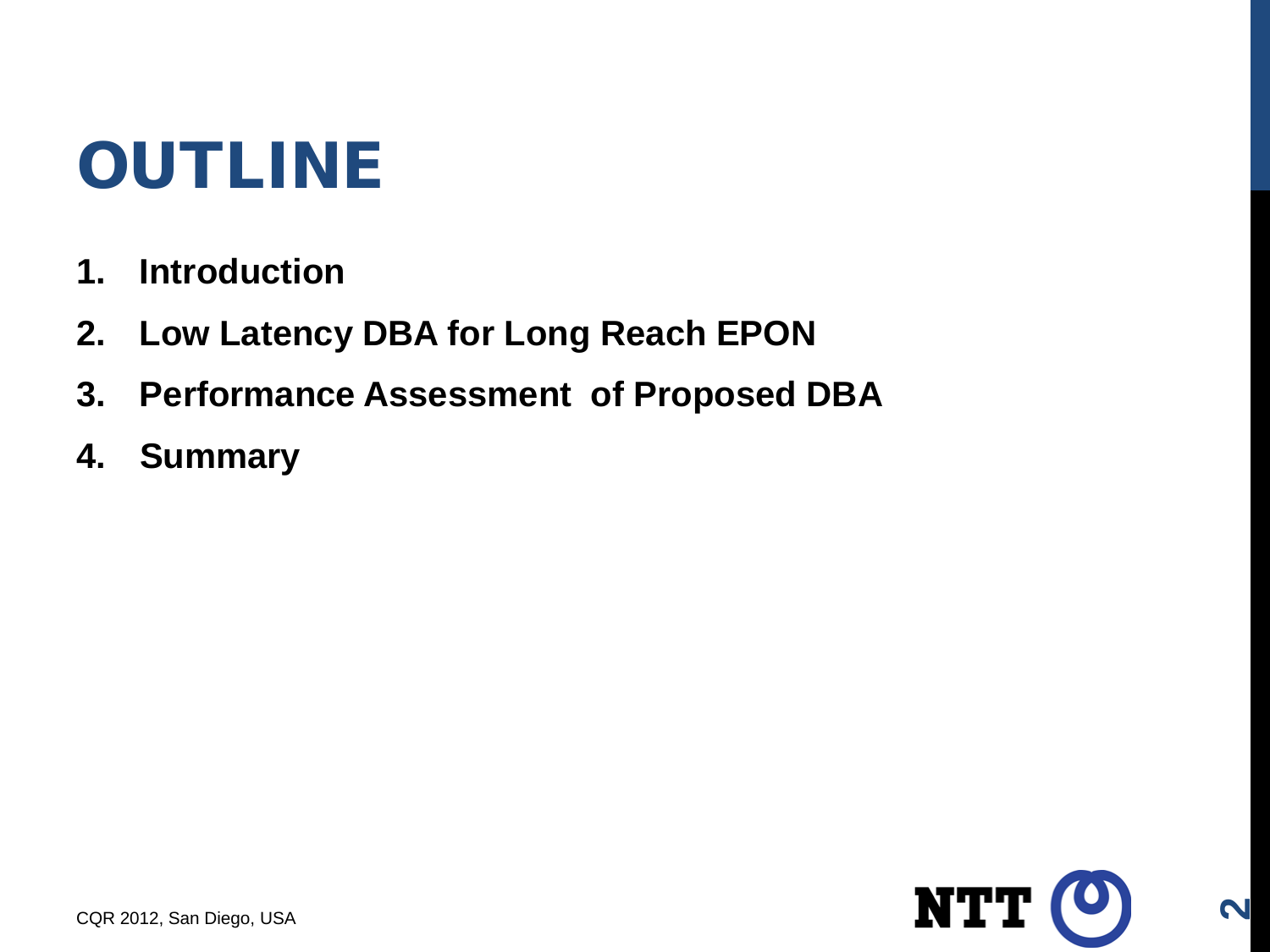#### **1. Introduction**

- **2. Low Latency DBA for Long Reach EPON**
- **3. Performance Assessment of Proposed DBA**
- **4. Summary**

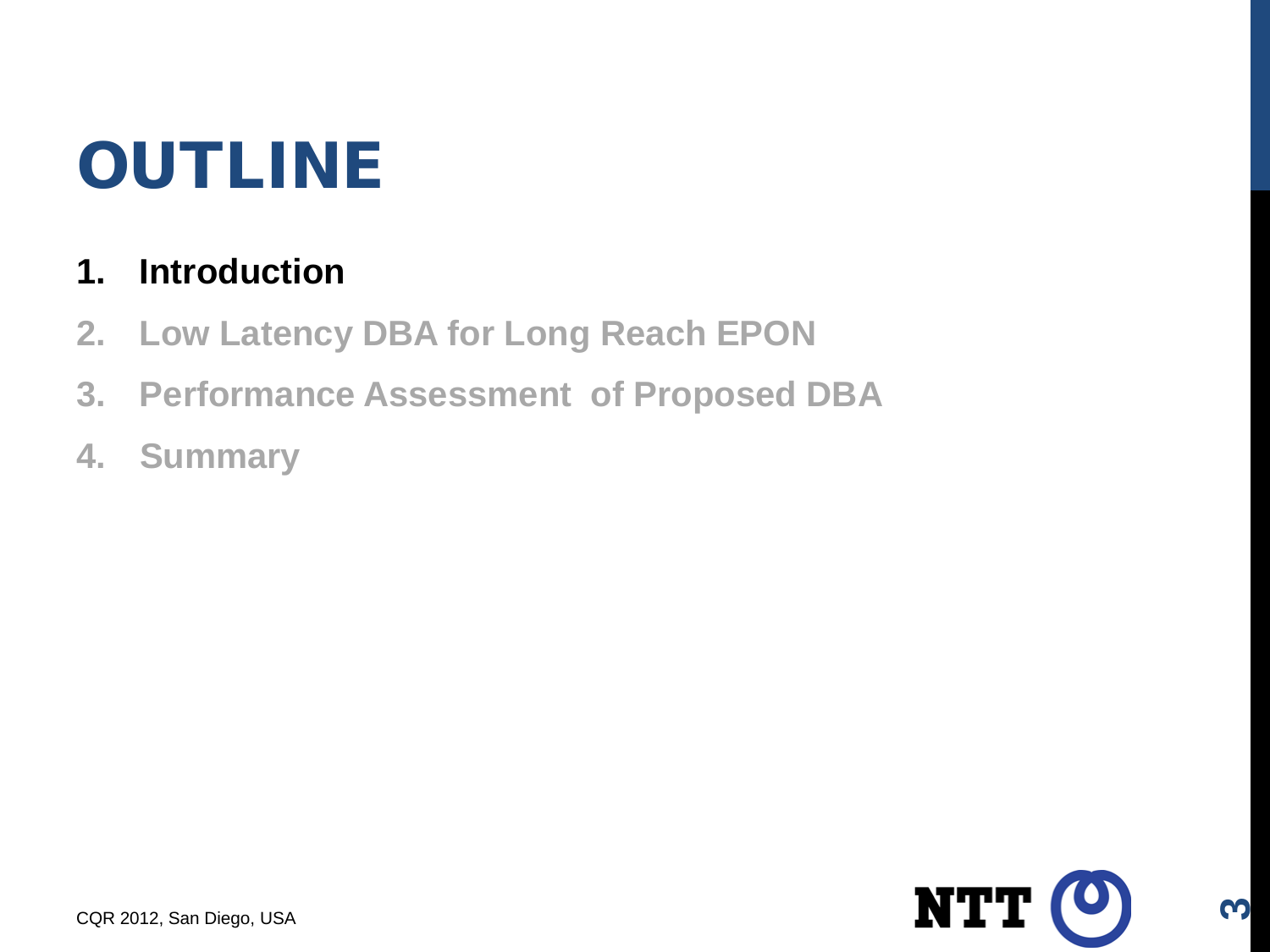### EPON : Ethernet Passive Optical Network

- **One of most common access NW systems**
- **Sharing bandwidth with Dynamic Bandwidth Allocation (DBA)**

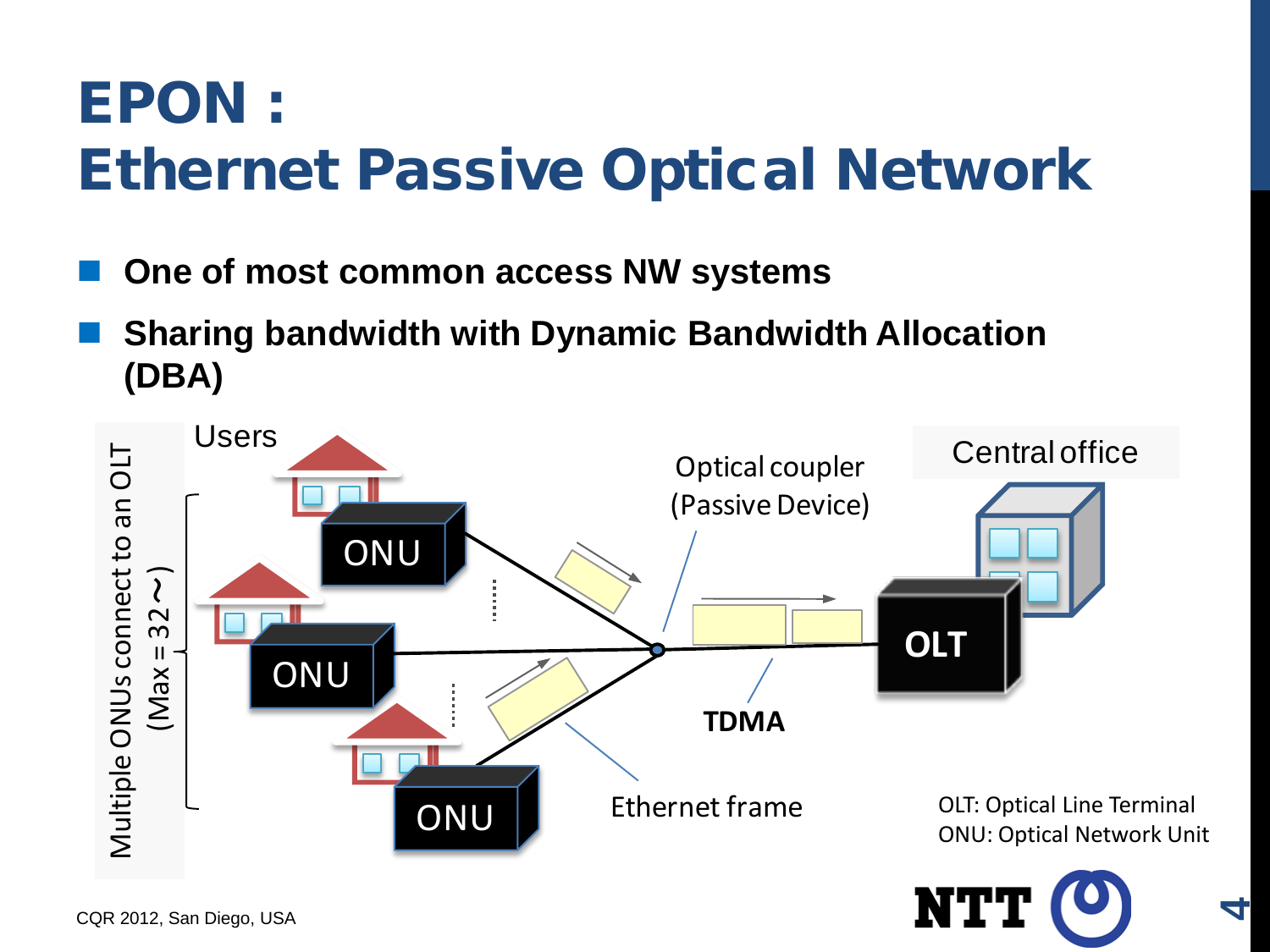#### MPCP: Multi-Point Control Protocol

**Message exchange for DBA (exactly matching allocation)**

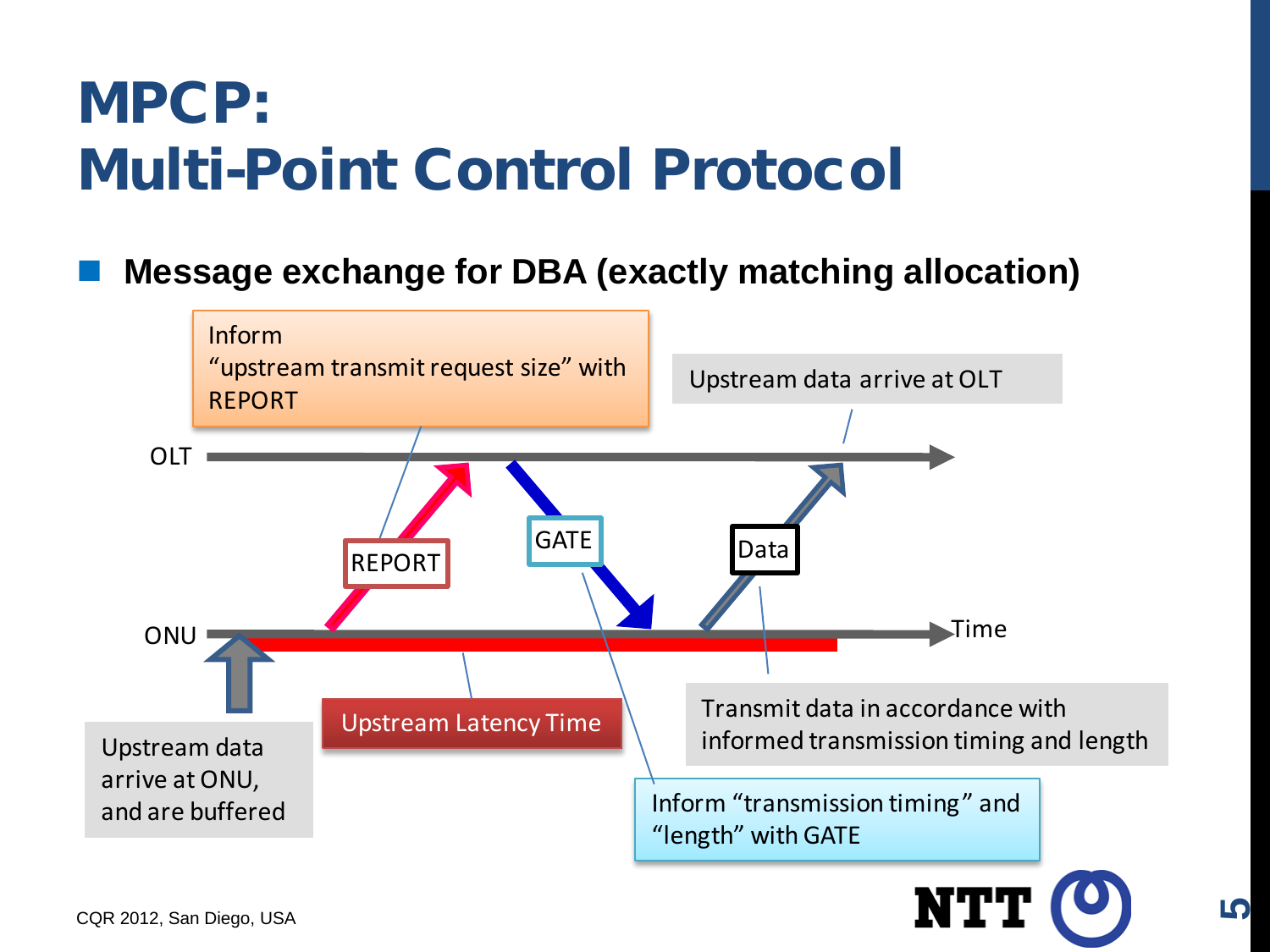- **1. Introduction**
- **2. Low Latency DBA for Long Reach EPON**
- **3. Performance Assessment of Proposed DBA**
- **4. Summary**

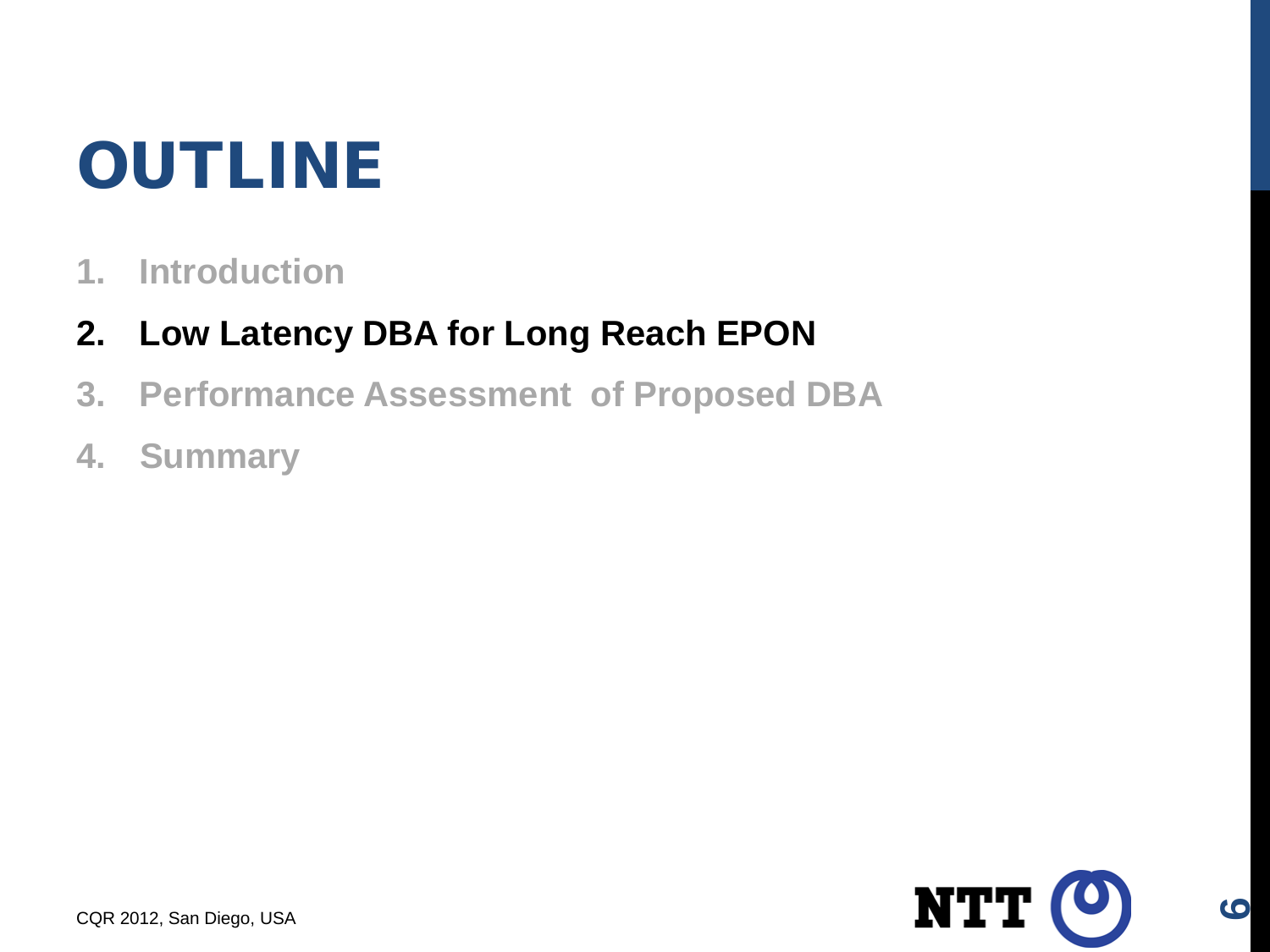- **EPON reach extending with development of optical PON repeater** 
	- **Expand coverage area**
	- **□** Consolidate central offices in urban area



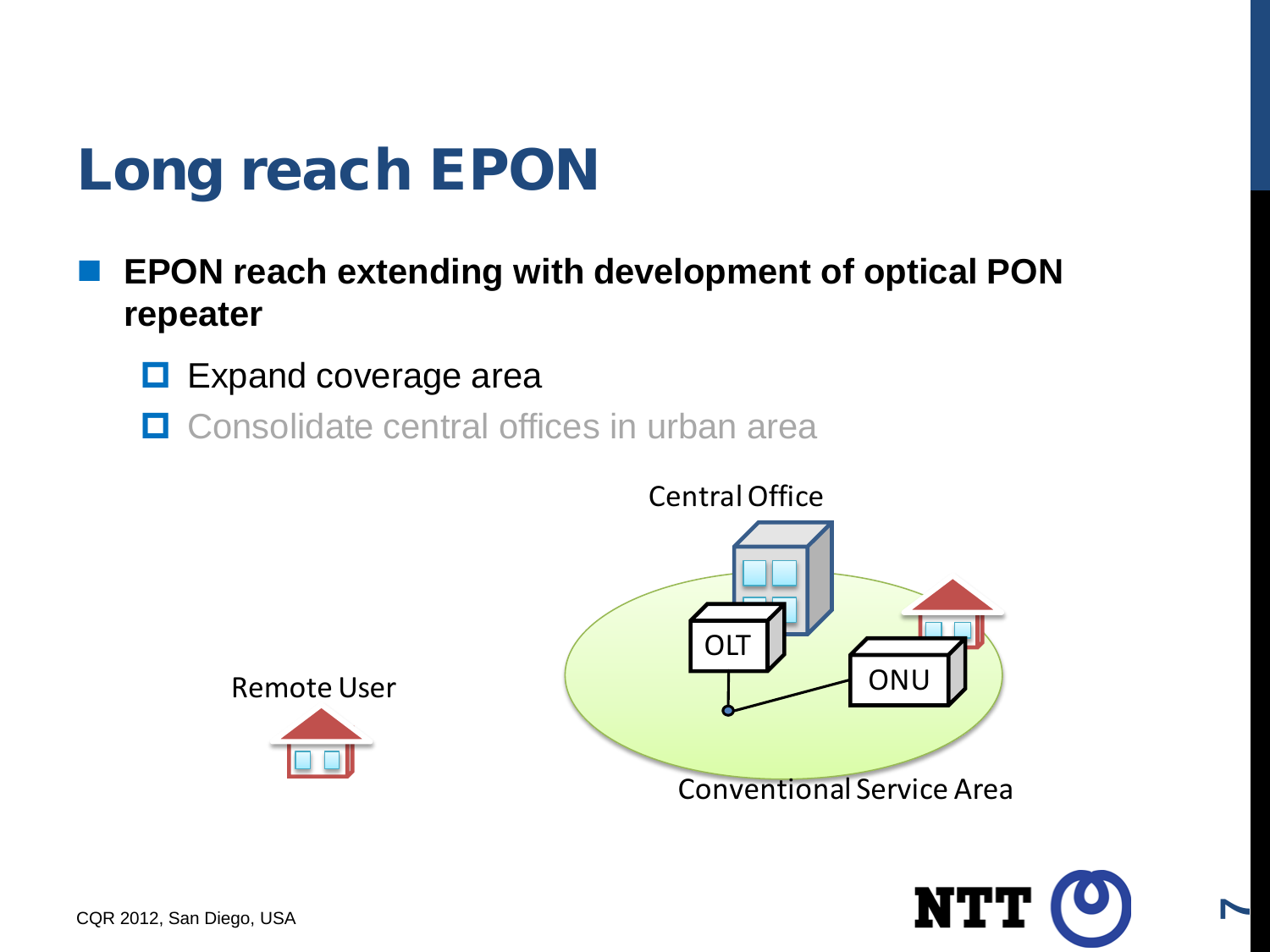- **EPON reach expanding with development of optical PON repeater** 
	- **Expand coverage area**
	- **□** Consolidate central offices in urban area

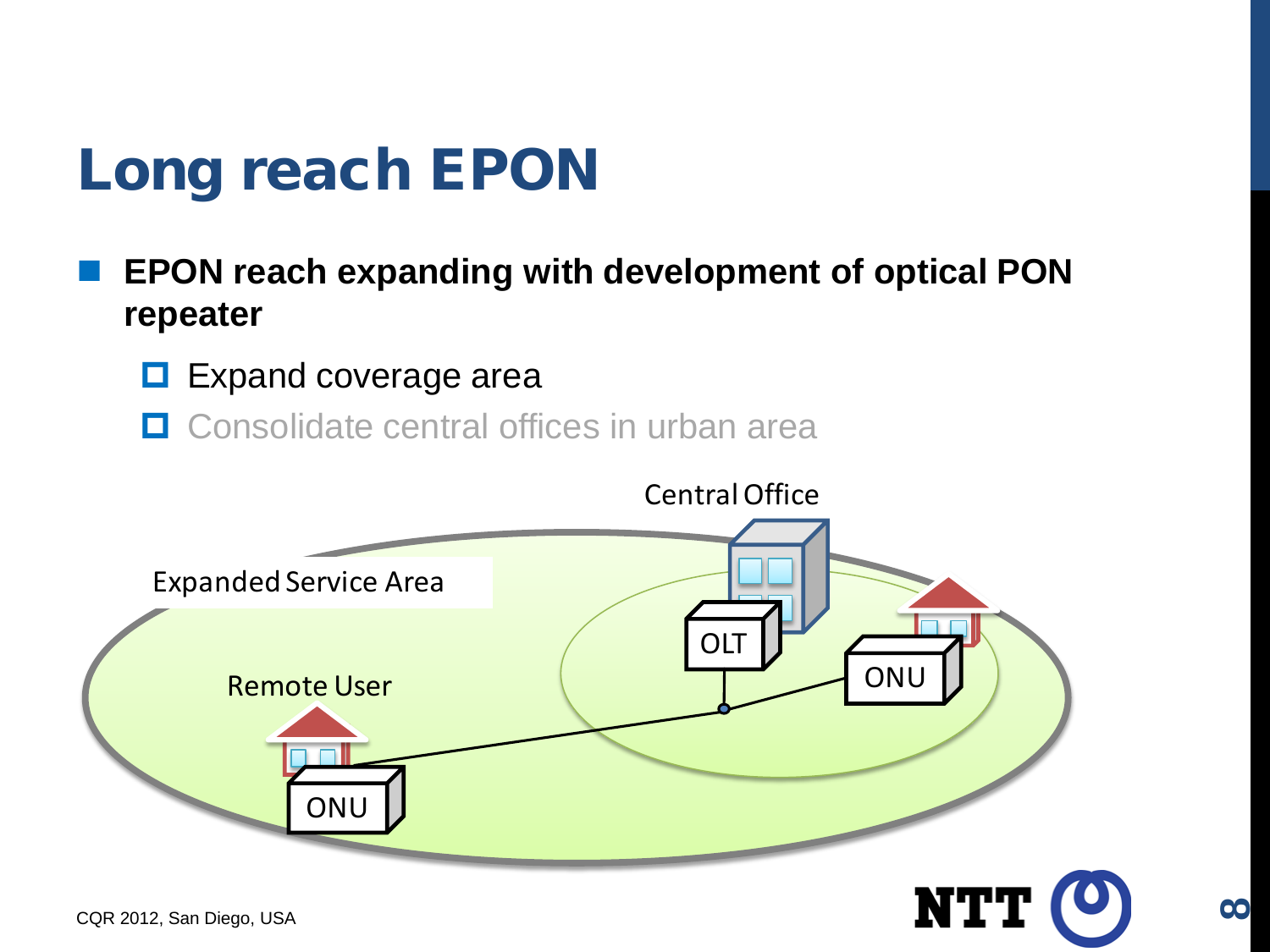- **EPON reach expanding with development of optical PON repeater** 
	- $\Box$  Expand coverage area

**□** Consolidate central offices in urban area

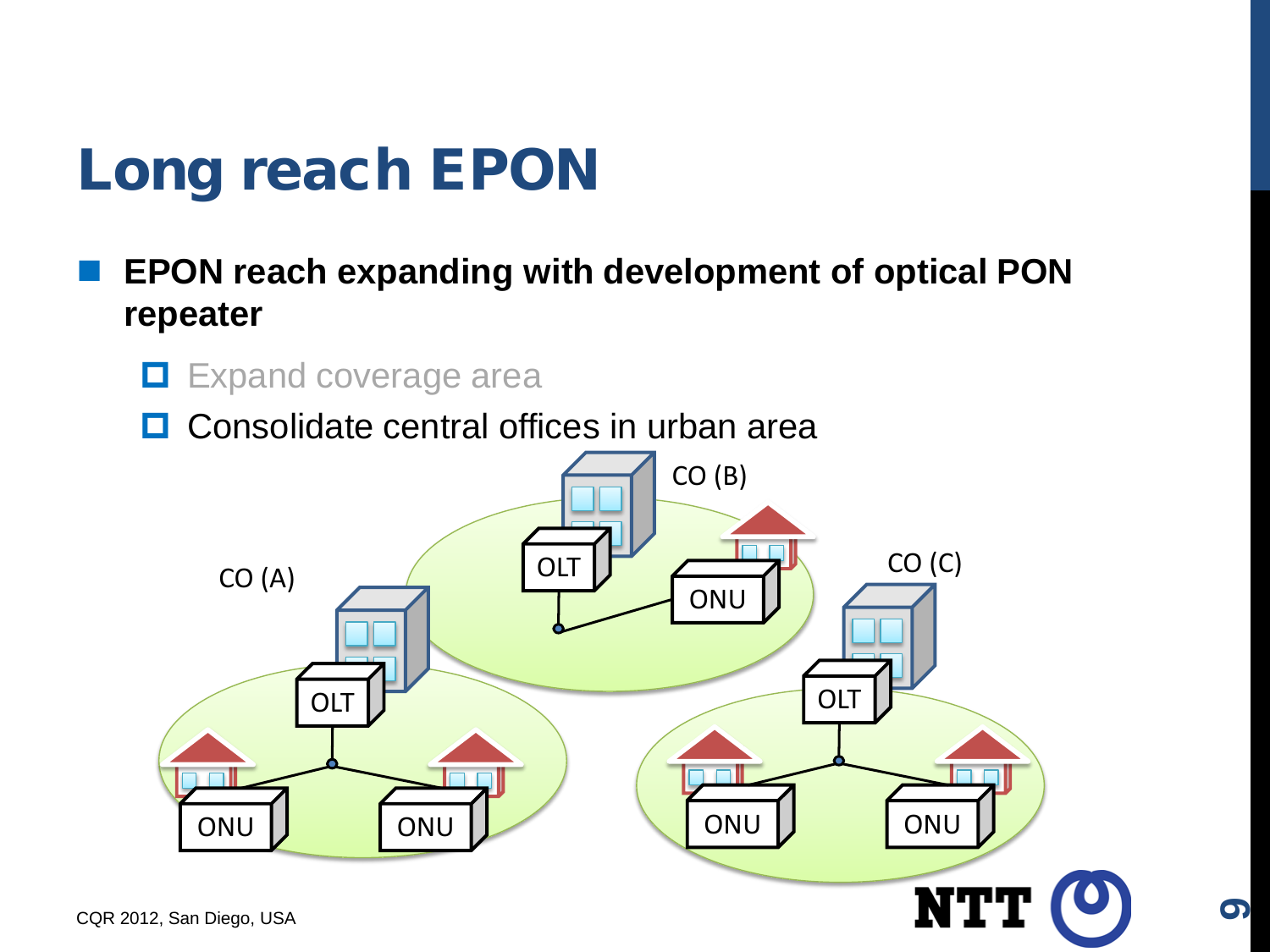- **EPON reach expanding with development of optical PON repeater** 
	- $\Box$  Expand coverage area

**□** Consolidate central offices in urban area

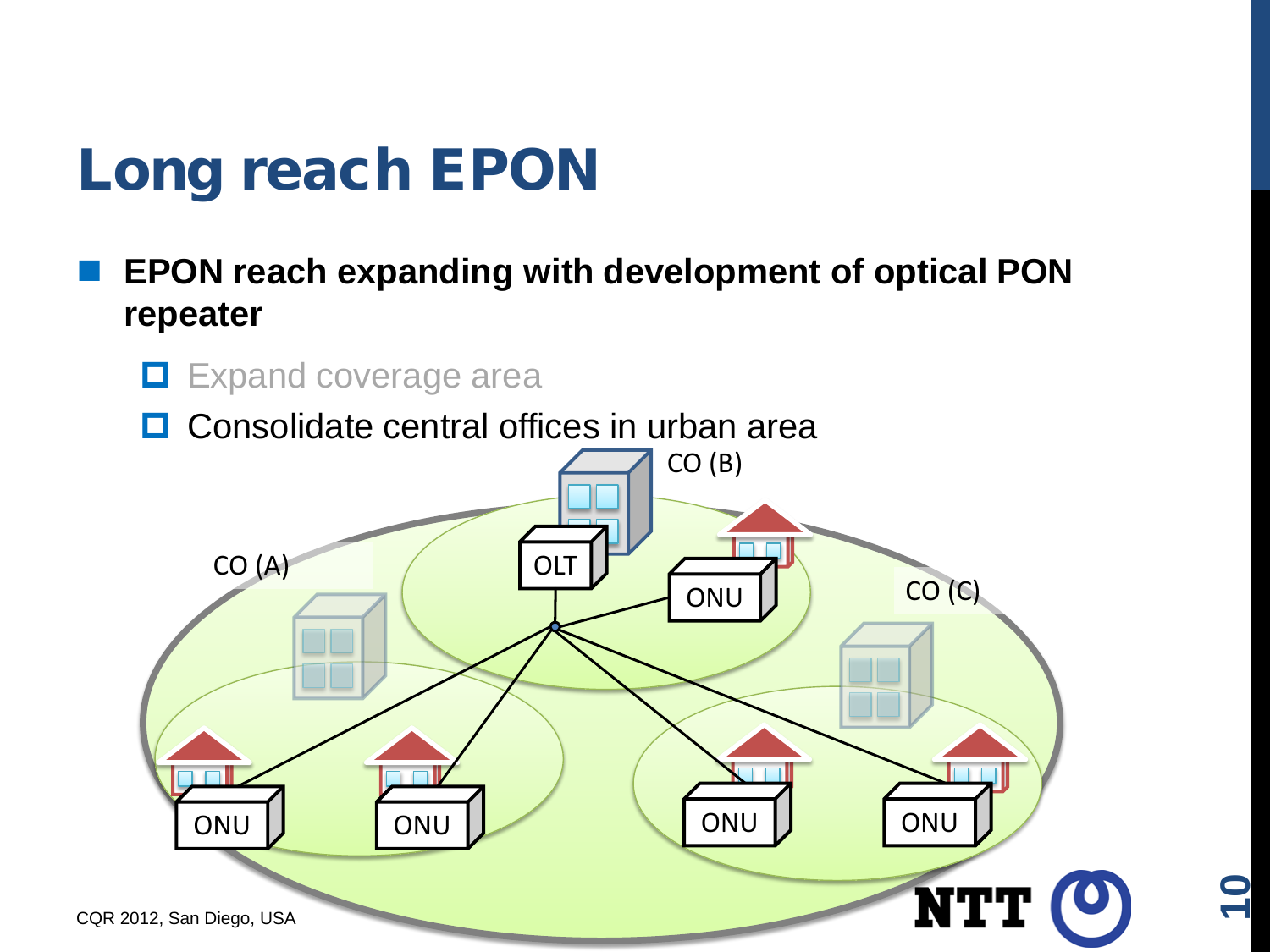#### Latency time increase





**11**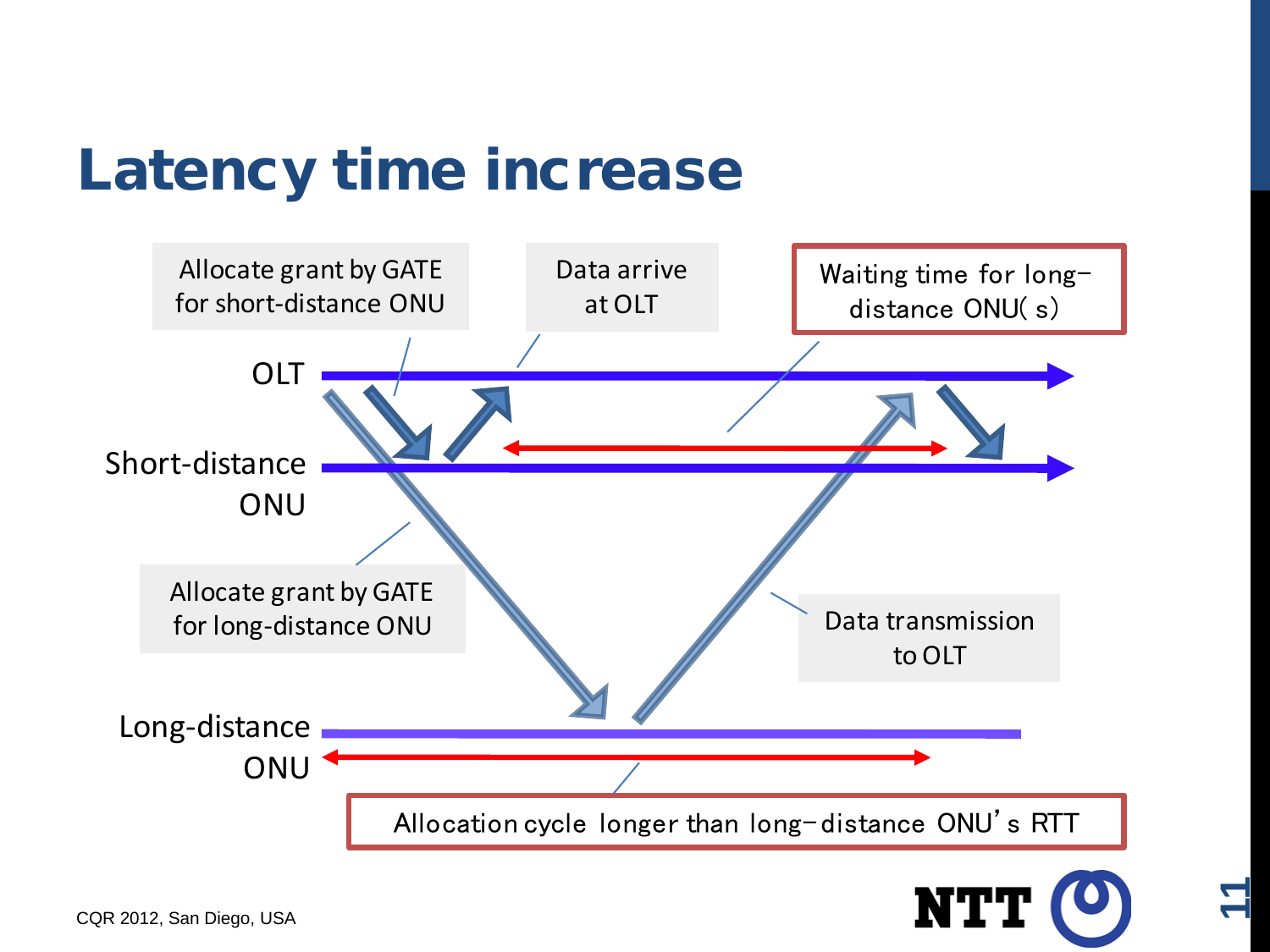### Proposal: New DBA for Long Reach EPON

#### **Exactly matching and predicting hybrid allocation**

- Predicting allocation for long-distance ONUs
- **□** Conventional exactly matching allocation for short-distance **ONU<sub>s</sub>**

#### **[Purpose of study]**

 *Reduce latency time of long-distance ONU without affecting short distance ONUs*

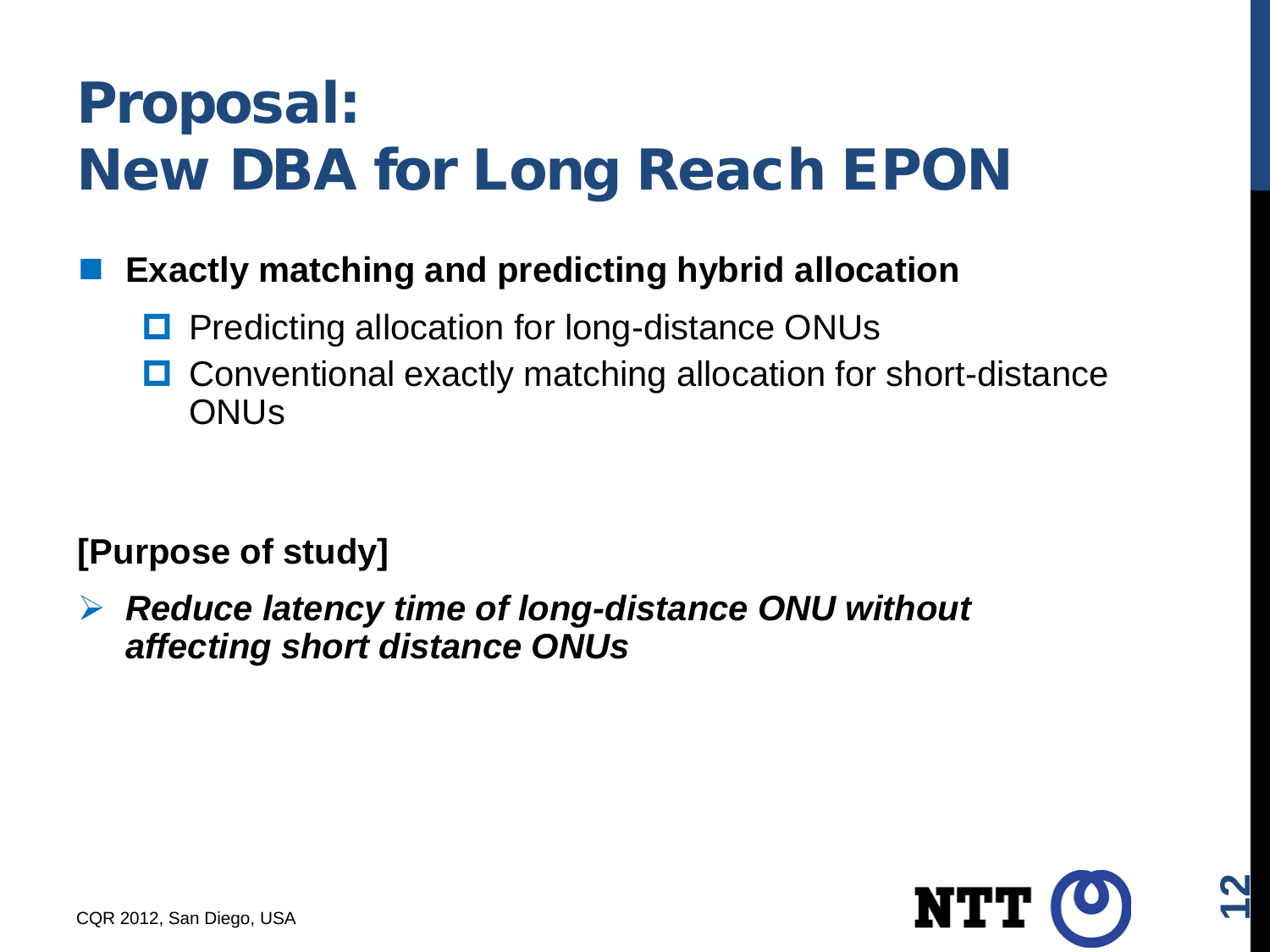## Low Latency DBA for Long Reach EPON

 **For short distance ONU, same allocation method and same cycle length** 



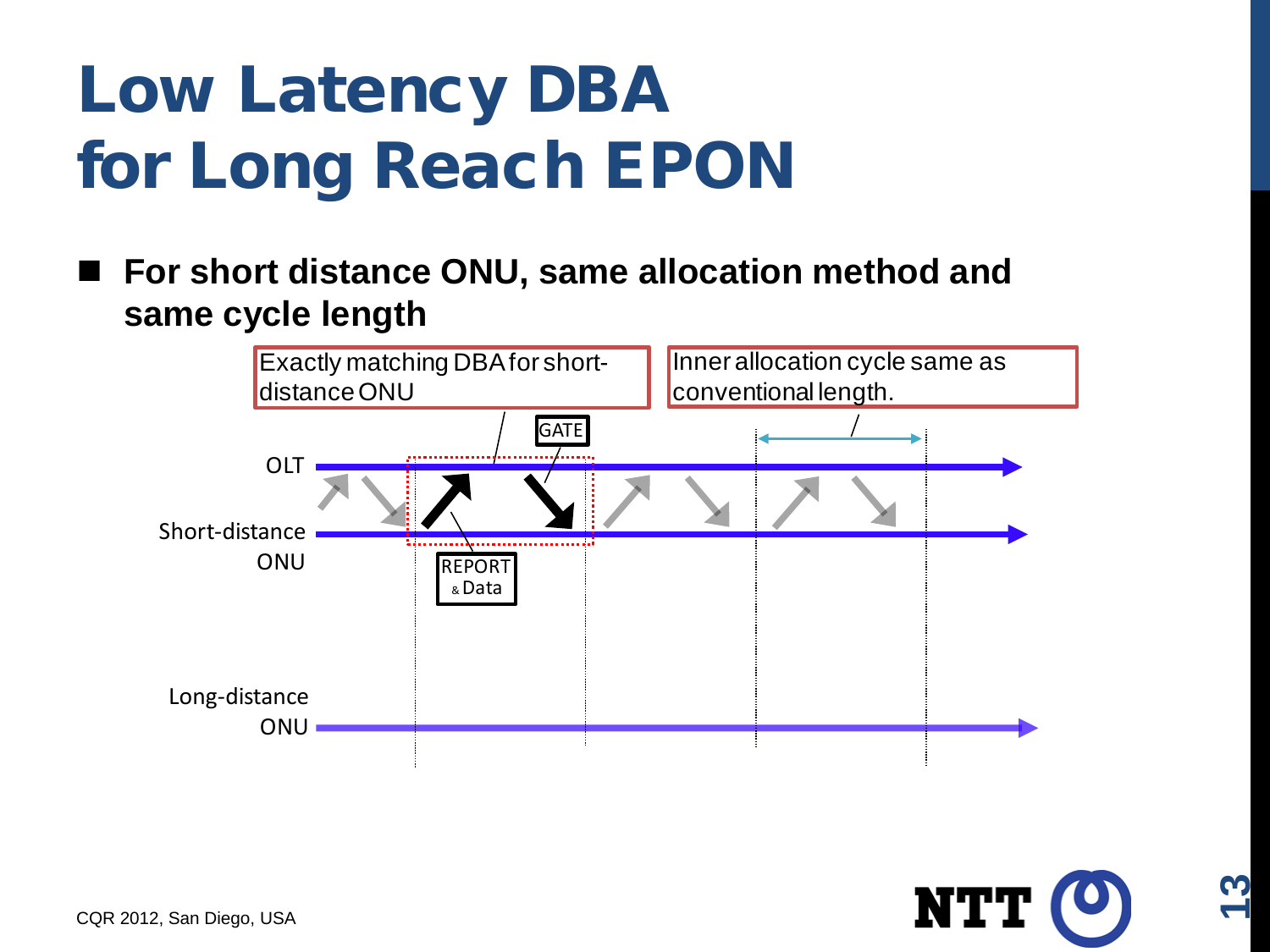## Low Latency DBA for Long Reach EPON

 **For long distance ONU, allocation with prediction without affecting cycle length** 



**14**

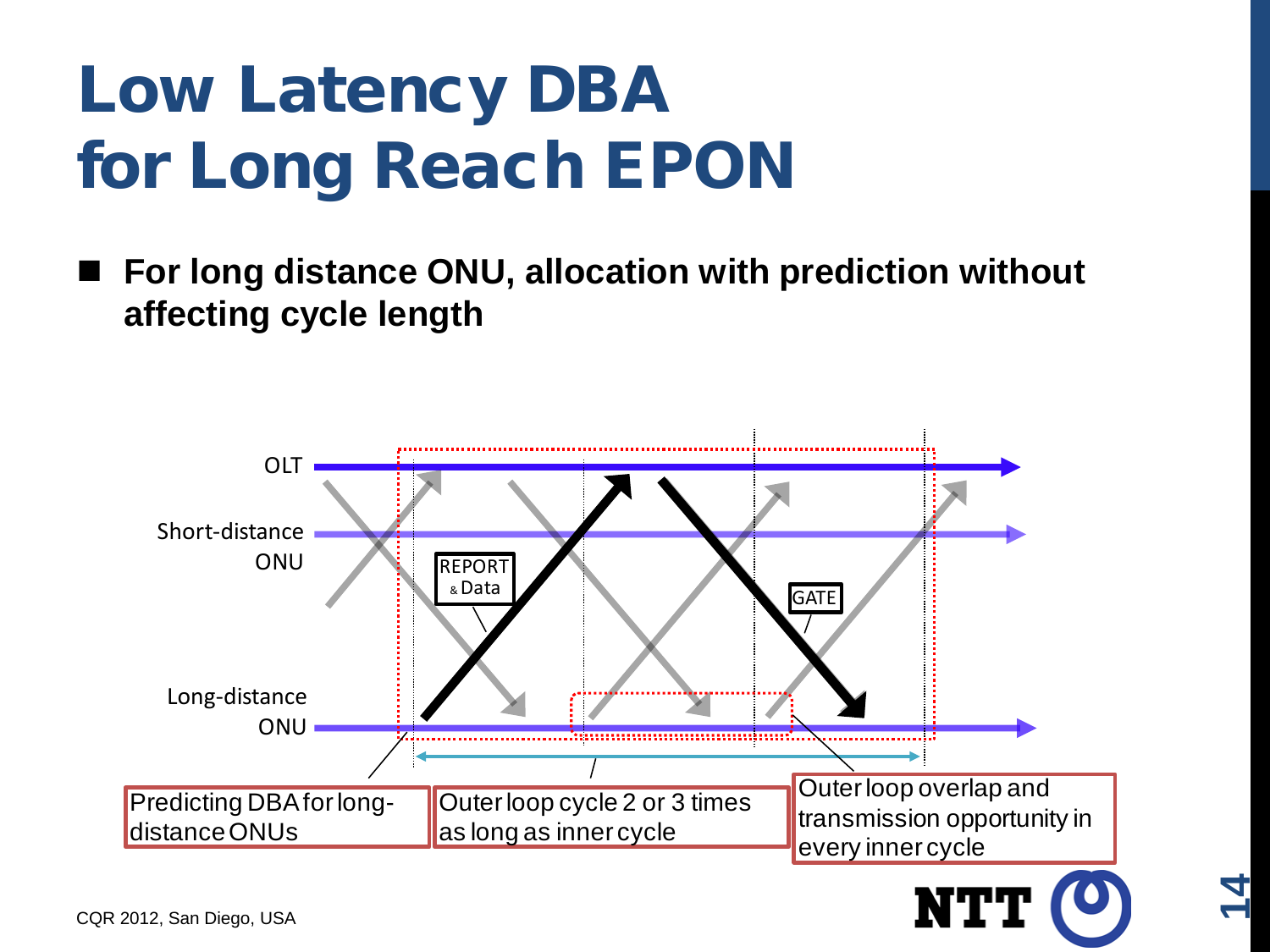## Low Latency DBA for Long Reach EPON

#### **Coexist two types of allocation**





**15**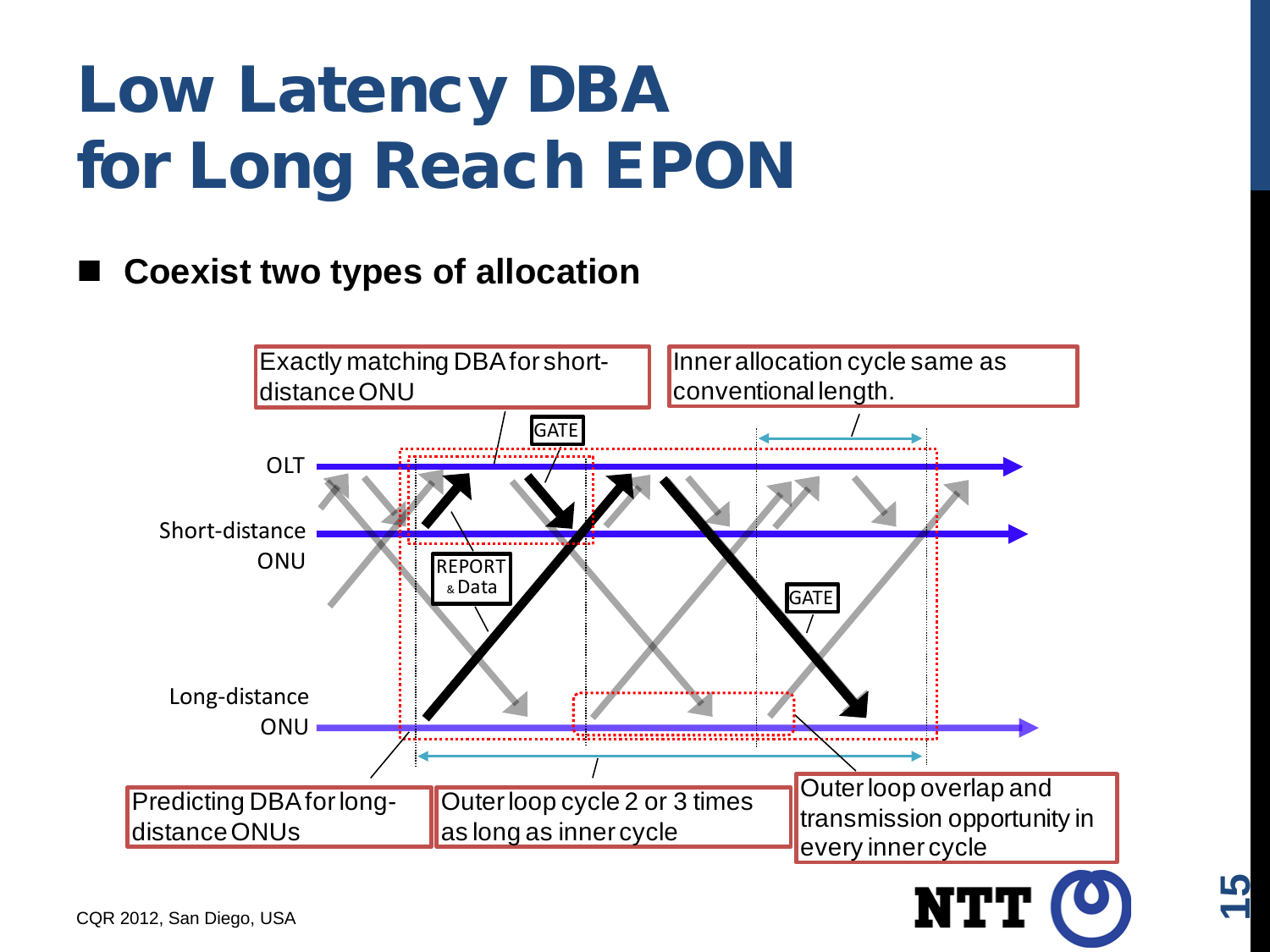- **1. Introduction**
- **2. Low Latency DBA for Long Reach EPON**
- **3. Performance Assessment of Proposed DBA**
- **4. Summary**

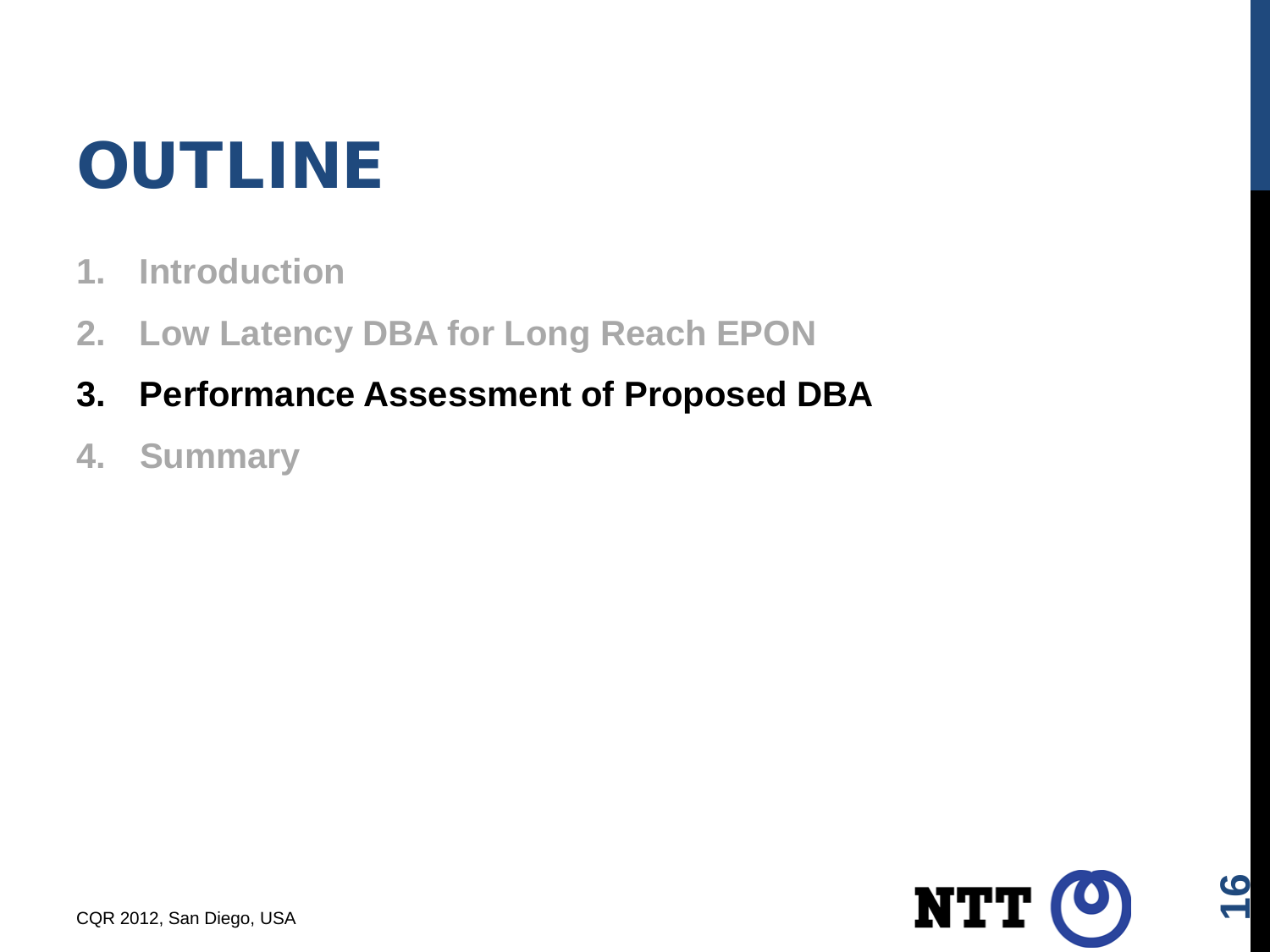## **Experimentation**

**Transmit 1000 frames and record latency every frame**



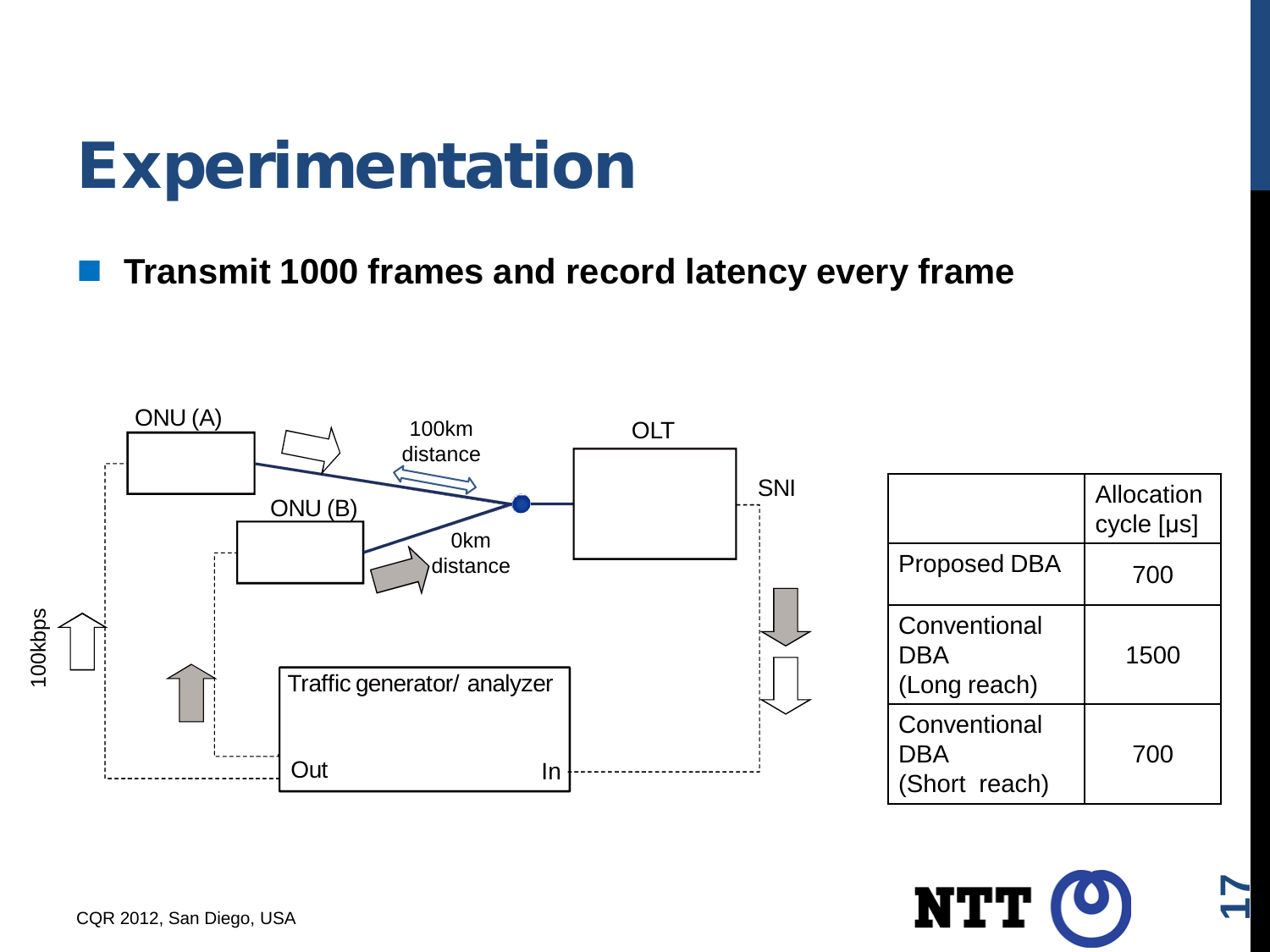### Results -Long-distance ONU-

#### **Lower latency time with proposed DBA**



NT'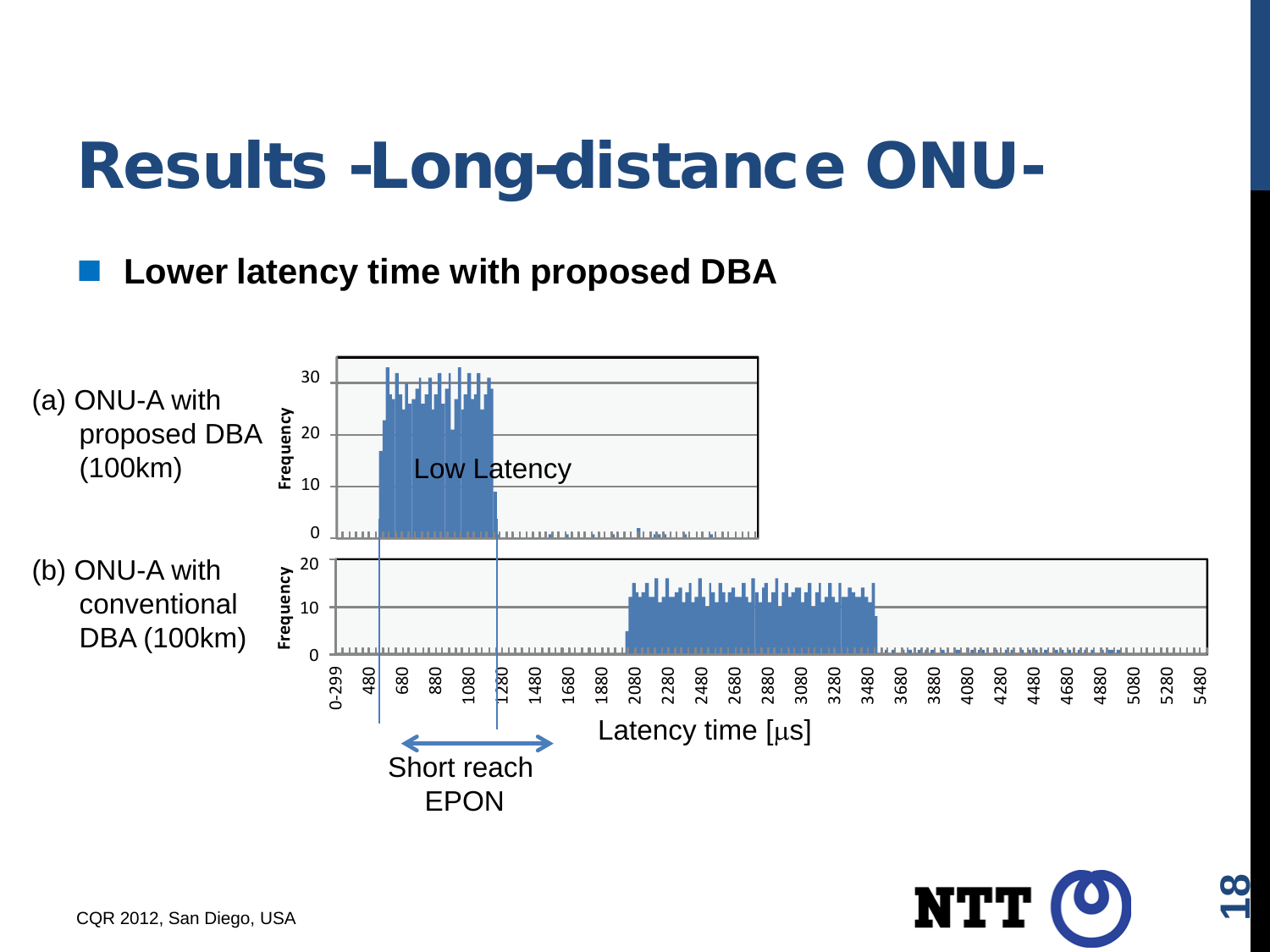### Results -Short-distance ONU-

#### **No influence on short-distance ONU**

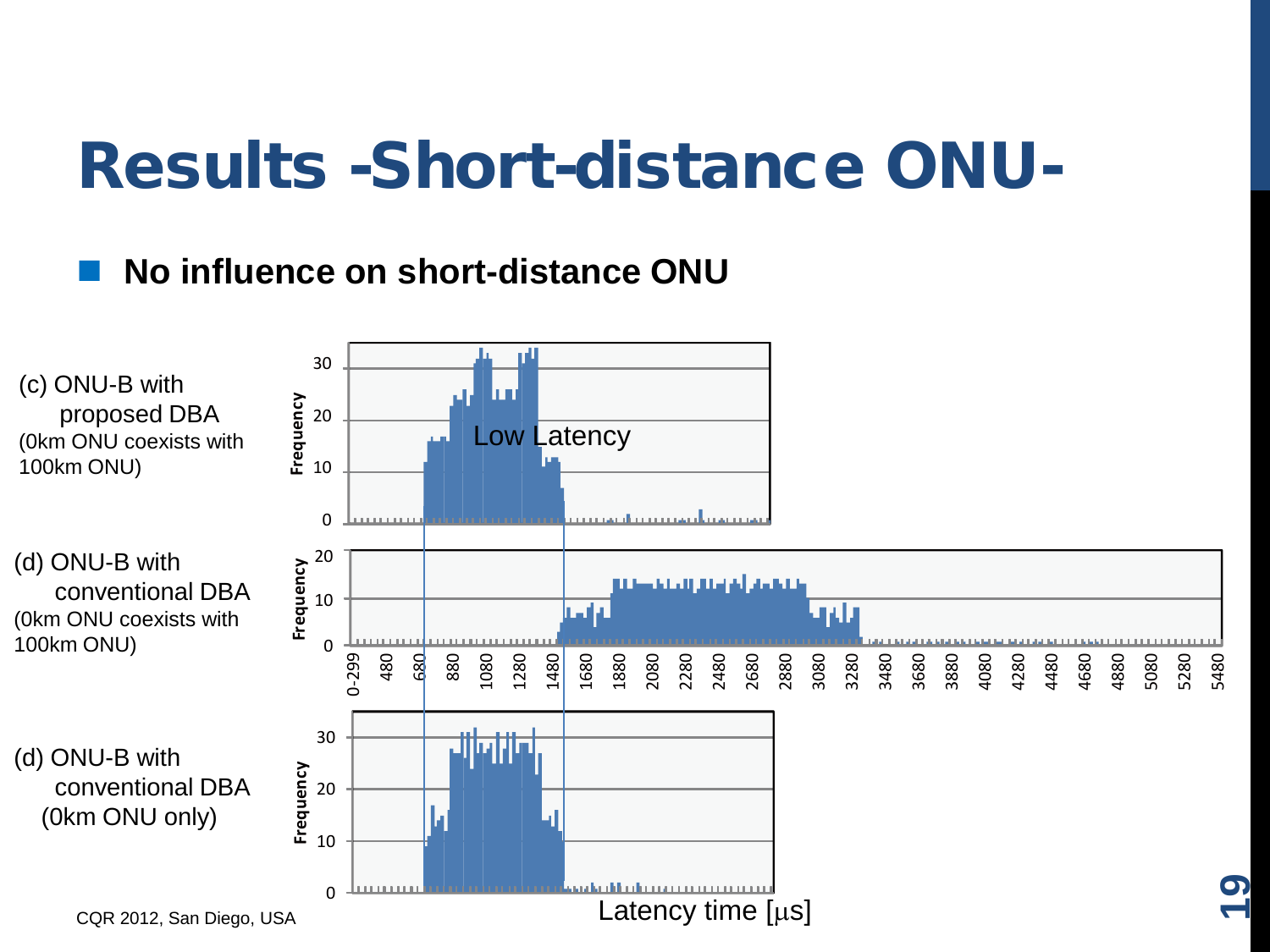- **1. Introduction**
- **2. Low Latency DBA for Long Reach EPON**
- **3. Performance Assessment of Proposed DBA**
- **4. Summary**

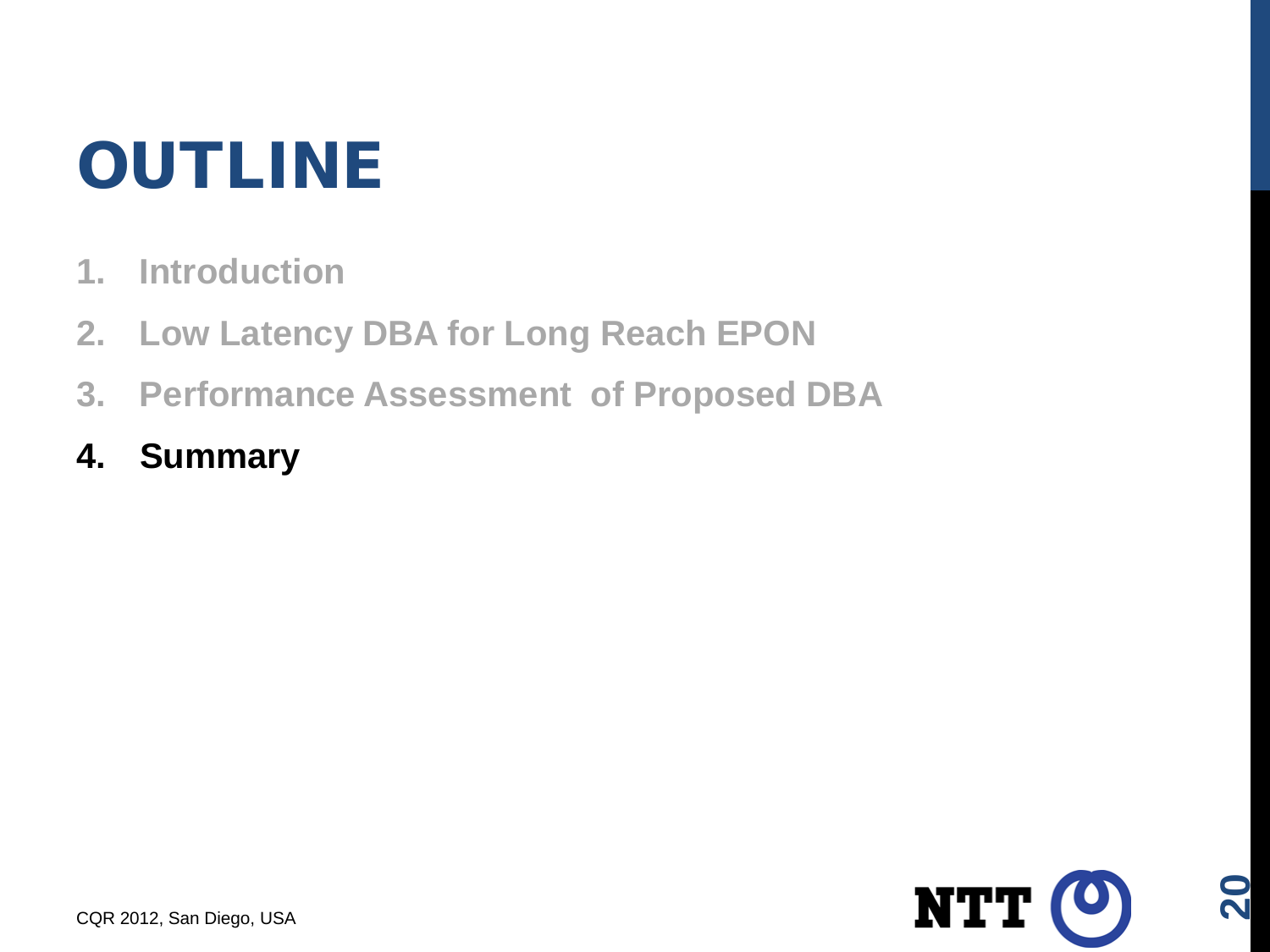

#### **New low latency DBA algorithm for long-reach EPON**

- $\Box$  Exactly matching and predicting hybrid allocation
	- $\Box$  Keep latency time of 100km long-distance ONUs as long as that of short-reach EPON
	- **□** No influence on short-distance ONUs
- **□** Effect of proposed DBA experimentally confirmed